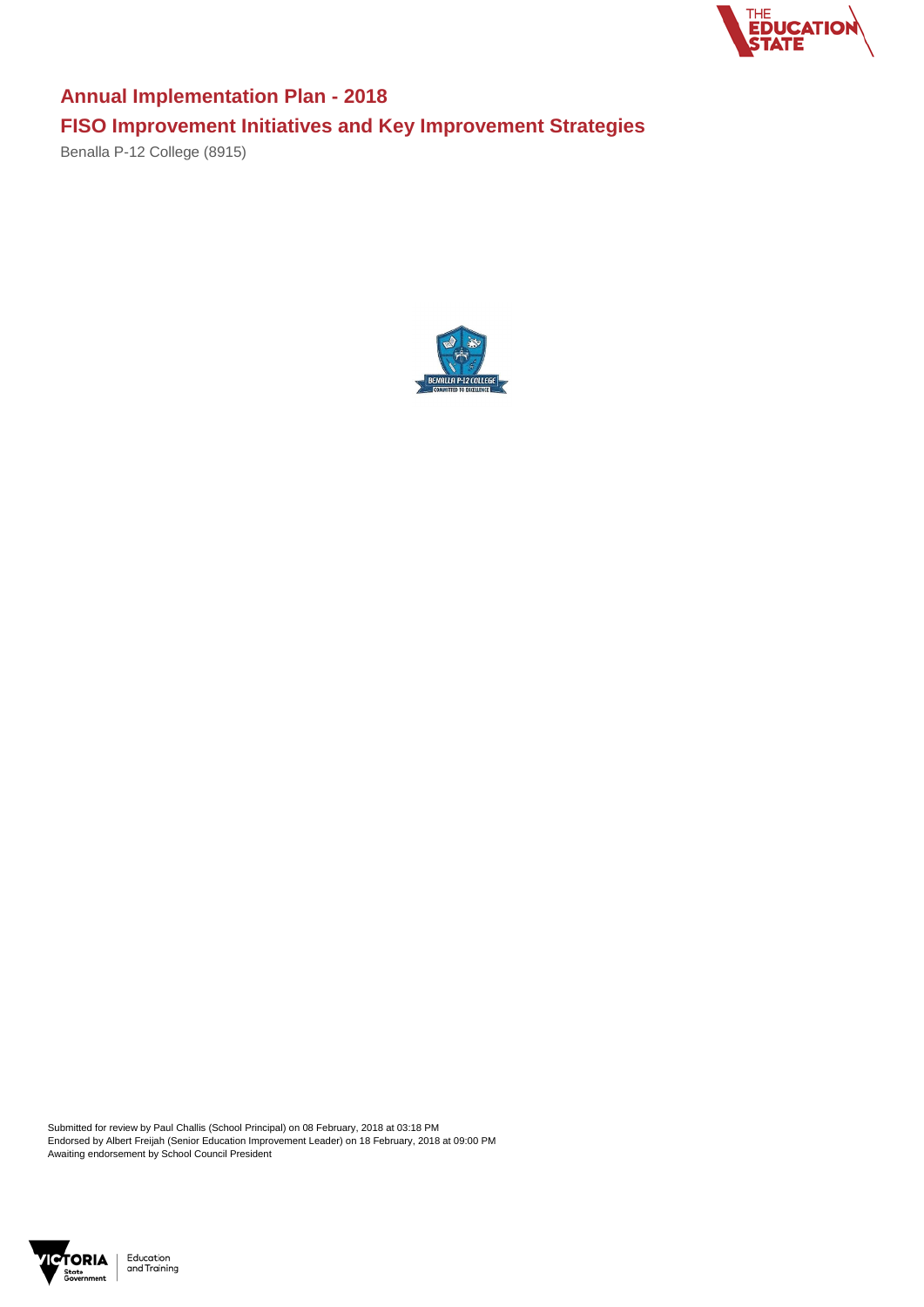



Education and Training

## **Annual Implementation Plan - 2018**

## **FISO Improvement Initiatives and Key Improvement Strategies**

Benalla P-12 College (8915)

| <b>Four Year Strategic Goals</b>                               | <b>Four Year Strategic Targets</b>                                                                                                                                                                                                                                                                                                                                                                                                                                                                   | Is this selected<br>for focus this<br>year? | 12 month target<br>Outline what you want achieve in the next 12 months<br>against your Strategic Plan target.                                                                                                                                                                                                                                                                                                                                                                                                         | <b>FISO</b> initiative                        |
|----------------------------------------------------------------|------------------------------------------------------------------------------------------------------------------------------------------------------------------------------------------------------------------------------------------------------------------------------------------------------------------------------------------------------------------------------------------------------------------------------------------------------------------------------------------------------|---------------------------------------------|-----------------------------------------------------------------------------------------------------------------------------------------------------------------------------------------------------------------------------------------------------------------------------------------------------------------------------------------------------------------------------------------------------------------------------------------------------------------------------------------------------------------------|-----------------------------------------------|
| Improve Student Achievement in<br><b>Literacy and Numeracy</b> | Decrease annually the % of students in the low relative<br>gain in NAPLAN at 5, 7 and 9<br>100% students, deemed capable, make 12 months<br>learning growth in P to 10<br>English (Year Prep) and Maths (Years P, 1 & 2) Online<br>improves annually<br>Increase the % of VCE students performing above<br>their predicted score according to the GAT.                                                                                                                                               | Yes                                         | 100% students, deemed capable, make 12 months<br>learning growth in P to 10.<br>Increase the percentage of students in the top two<br>bands in reading, writing and number.<br>Increase the % of VCE students performing above<br>their predicted score according to the GAT.                                                                                                                                                                                                                                         | Building practice excellence                  |
| Increase students' engagement<br>in purposeful learning.       | Increase student attendance in all years.<br>Staff Opinion Survey - continuous improvement in<br>Academic Emphasis, Teacher Collaboration, Collective<br>responsibility<br>Attitude to School Survey - Make continuous<br>improvement in Connectedness to Peers, Teacher<br>Effectiveness, Stimulating Learning and Student<br>Motivation<br>90% or more students that exit post-compulsory are<br>engaged in further education or employment<br>Reduce the % of student absence for 20 days or more | Yes                                         | Increase overall student attendance from 91% to<br>93%.<br>Increase scores in the Staff Opinion Survey in;<br>- Whole school collective efficacy from a mean 59.35<br>to 65.0<br>- Academic emphasis from a mean of 57.11 to 60.0.<br>- Trust in students and parents from a mean of 61.52<br>to 64.0.<br>- Teacher collaboration from a mean of 62.13 to<br>65.0.<br>- Increase post-compulsory education student exit<br>data from 71.2 to 90.00%.<br>- Reduce the percentage of students with 20+ days<br>absence. | Empowering students and building school pride |

2/. NAPLAN Data indicates a decline in the percentage of students achieving in the top two bands in all year levels. Identifying by name, students in the middle and top bands of NAPLAN in Reading, Writing and Numeracy and point of need, we will be able to improve learning outcomes.

3/. The School Performance Report indicates that the average current attendance is 91%. This has shown an increase of 1% over the past 3 years and we will continue to maintain a focus on improving student attendance across

4/. The Attitudes to School Survey identified Student Voice and Agency to be a concern with only 59% of students rating it positive. Stimulated Learning was also identified as a concern with 66% of students rating it posit teachers to promote student voice in their teaching and learning and provide a stimulating learning environment will be a focus for 2018.

## **Improvement Initiatives Rationale**

1/. When rated against the FISO Continua of Practice Build the use of data was rated at evolving. In 2018 we will focus on continuing to build the capacity of teachers to use student data to teach at each student's point o